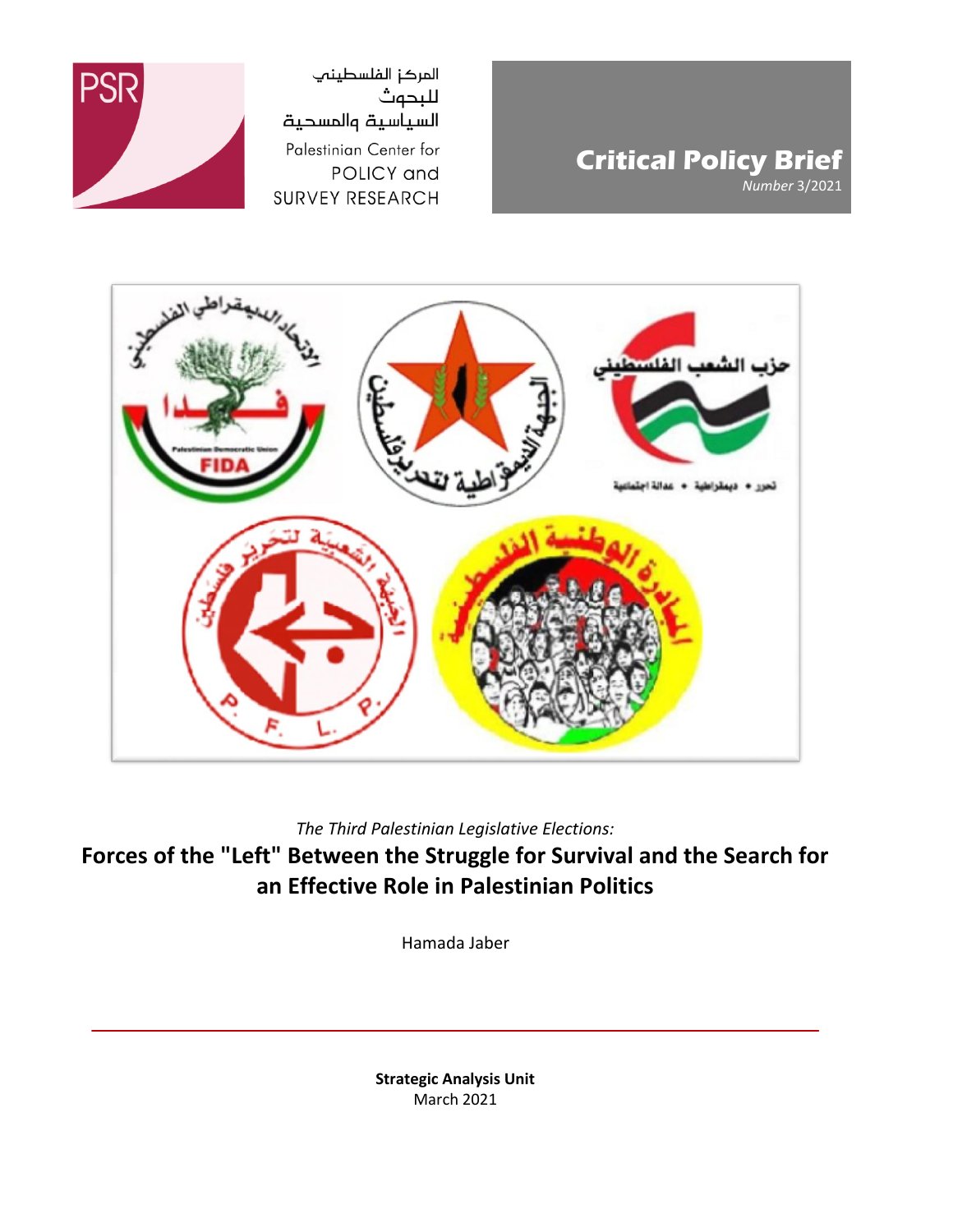

**Hamada Jaber** is a Palestinian born in Jerusalem. **Mr. Jaber** holds a master degree in Peacekeeping & Security Studies from the Faculty of Political Science in Roma Tre University, Italy, 2011. He obtained his bachelor's degree in Business Administration from The Arab American University, Palestine, in 2006. He is now working as Project Manager in the [Palestinian](http://www.pcpsr.org/)  [Center for Policy & Survey Research](http://www.pcpsr.org/) (PSR).

**Mr. Jaber** is also a political activist and co-founder and a volunteer board member in [One State Foundation](http://www.onestatefoundation.org/) (OSF). Participated in dozens of training programs, workshops in political issues locally and abroad, in addition to cultural exchange programs. In 2019, **Mr. Jaber** was chosen and invited to Brussels by the European Union to participate in the European Union Visitors Program which is designed for promising young leaders and opinion-makers from countries outside the European Union.

## **The Palestinian Center for Policy and Survey Research (PSR)**

PSR is an independent nonprofit institution and think tank of policy analysis and academic research. It was founded in 2000 with the goal of advancing scholarship and knowledge on immediate issues of concern to Palestinians in three areas: domestic politics and government, strategic analysis and foreign policy, and public opinion polls and survey research. PSR conducts policy analysis and empirical surveys and public opinion research and organizes task forces, study groups, meetings and conferences. Its work focuses on current public policy issues with a special reliance on empirical evidence as a tool to advance scholarship and understanding.

PSR is dedicated to promoting objective and nonpartisan research and analysis and to encouraging a better understanding of Palestinian domestic and international environment in an atmosphere of free debate and exchange of ideas. PSR is registered as a nonprofit institution in the Palestinian Ministry of Justice.

This brief is the third in PSR series of Critical Policy Briefs for 2021. These briefs address important domestic and foreign policy-oriented issues confronting Palestinian society today.

**The Palestinian Center for Policy and Survey Research (PSR)** P. O. Box 76, Ramallah, Palestine Tel: +970-2-2964933 Fax:+970-2-2964934 [pcpsr@pcpsr.org](mailto:pcpsr@pcpsr.org) www.pcpsr.org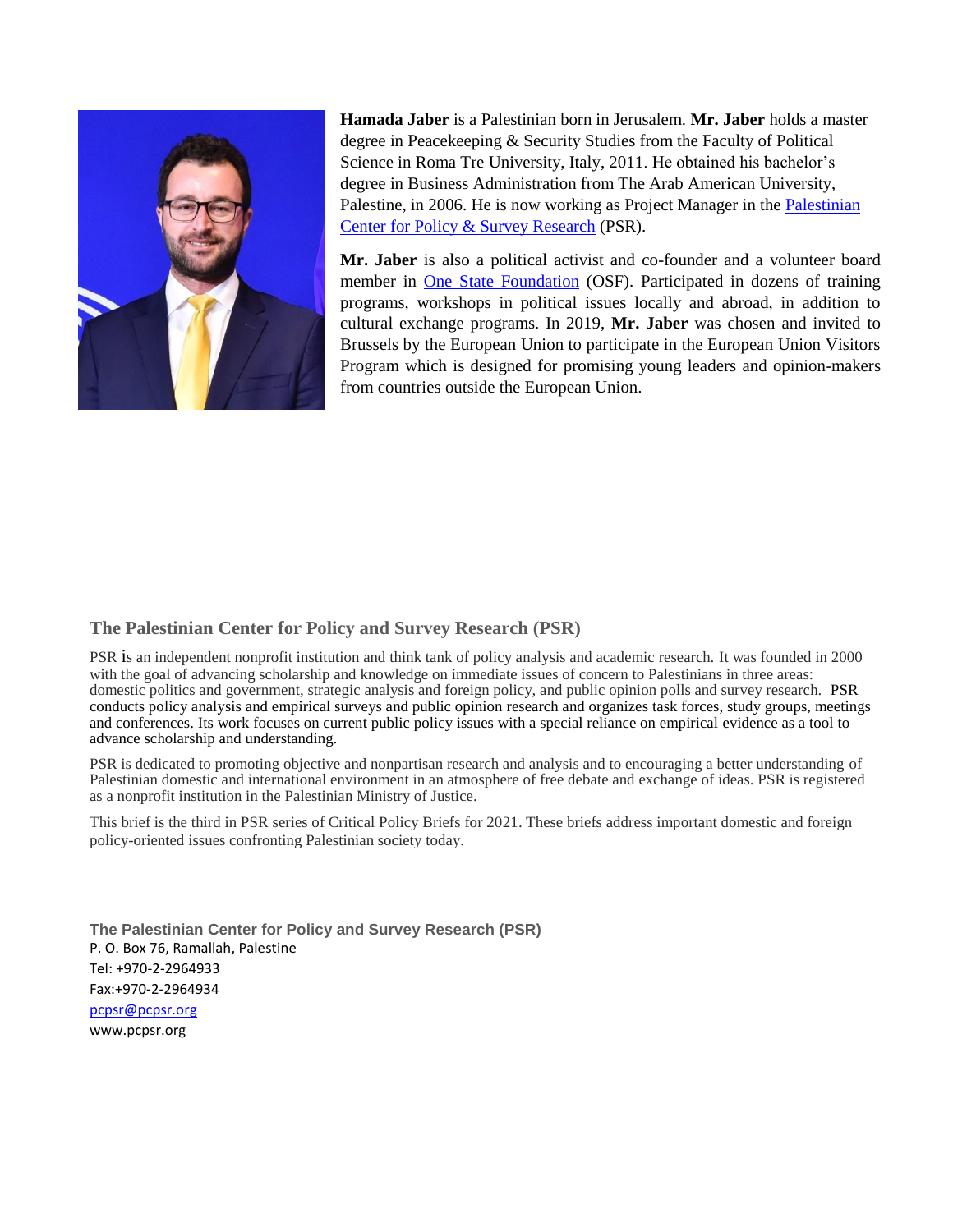*The Third Palestinian Legislative Elections:*

# **Forces of the "Left" Between the Struggle for Survival and the Search for an Effective Role in Palestinian Politics**

Hamada Jaber

The presidential decree issued in mid-January is the first practical step for holding general elections, starting with elections for the Legislative Council of the Palestinian Authority on May 22. Regardless of the seriousness and possibility of holding the third Palestinian legislative elections, which were delayed or caused to be delayed for more than ten years, the forces of the left must prepare for these elections and decide what they want: is it merely survival, or working, despite their relatively small size, to be a third, effective force in the Palestinian political system?

**This paper aims to discuss the left's current options in dealing with the issue of legislative elections. It covers three such options: for the left-wing forces to contest the upcoming elections within a joint national list entailing components of the Palestine Liberation Organization (PLO), with or without Hamas, or as a unified left list, or with individual left lists. This paper highlights some of the advantages and drawbacks of these options. It ends with a proposal for a comprehensive, unified mobilization of the forces of the Palestinian left.**

# **Background**

If new legislative elections are held next May, they will be the third elections in 27 years since the establishment of the Palestinian Authority apparatus, after the elections of 1996 and 2006. These elections will be held through a different system from the previous ones, a full proportional representation system. The results of Public Opinion Poll [No. 77](http://www.pcpsr.org/sites/default/files/Poll%2077%20English%20full%20text%20September2020.pdf) of the Palestinian Center for Policy and Survey Research indicate that, if new legislative elections are held with the participation of all political forces, 61% say that they will participate in them. The Hamas Change and Reform List will gain 34%, Fatah, 38%, and all other lists that had participated in the 2006 elections will gain 8% in total, while 20% have not yet decided who they will vote for. The findings indicate that 3 blocs (including two electoral lists, representing 4 parties/factions) who have passed the electoral threshold in the 2006 legislative elections, will not be able to do so if legislative elections are held today, taking into account a margin of error of  $+/- 3\%$  and the transformation of the electoral system into one of full proportional representation.

As evidenced by the results of the aforementioned poll, the parties and fronts of the so-called Palestinian left may lose half their seats that they had collectively gained in the 2006 legislative elections, which were only 9 out of 132 seats. This expected loss is the result of the failure of these parties and fronts to maintain their principles and goals and implement their programs. Despite their awareness of this and their attempt to form a body that expresses minimum unity as a third force, such as the [National Democratic Union](https://www.alaraby.co.uk/%22%D8%AA%D8%AC%D9%85%D8%B9-%D8%AF%D9%8A%D9%85%D9%82%D8%B1%D8%A7%D8%B7%D9%8A%22-%D9%81%D9%84%D8%B3%D8%B7%D9%8A%D9%86%D9%8A-%D9%84%D9%85%D9%88%D8%A7%D8%AC%D9%87%D8%A9-%22%D8%B5%D9%81%D9%82%D8%A9-%D8%A7%D9%84%D9%82%D8%B1%D9%86%22-%D9%88%D8%A5%D9%86%D9%87%D8%A7%D8%A1-%D8%A7%D9%84%D8%A7%D9%86%D9%82%D8%B3%D8%A7%D9%85) that came into existence between September 2018 and January 2019, the calculations, based on narrow interests of the leaders of these parties and fronts, have caused them to lose another opportunity to protect themselves from extinction and prevent their exit from the Palestinian political scene. The experience of the Alternative List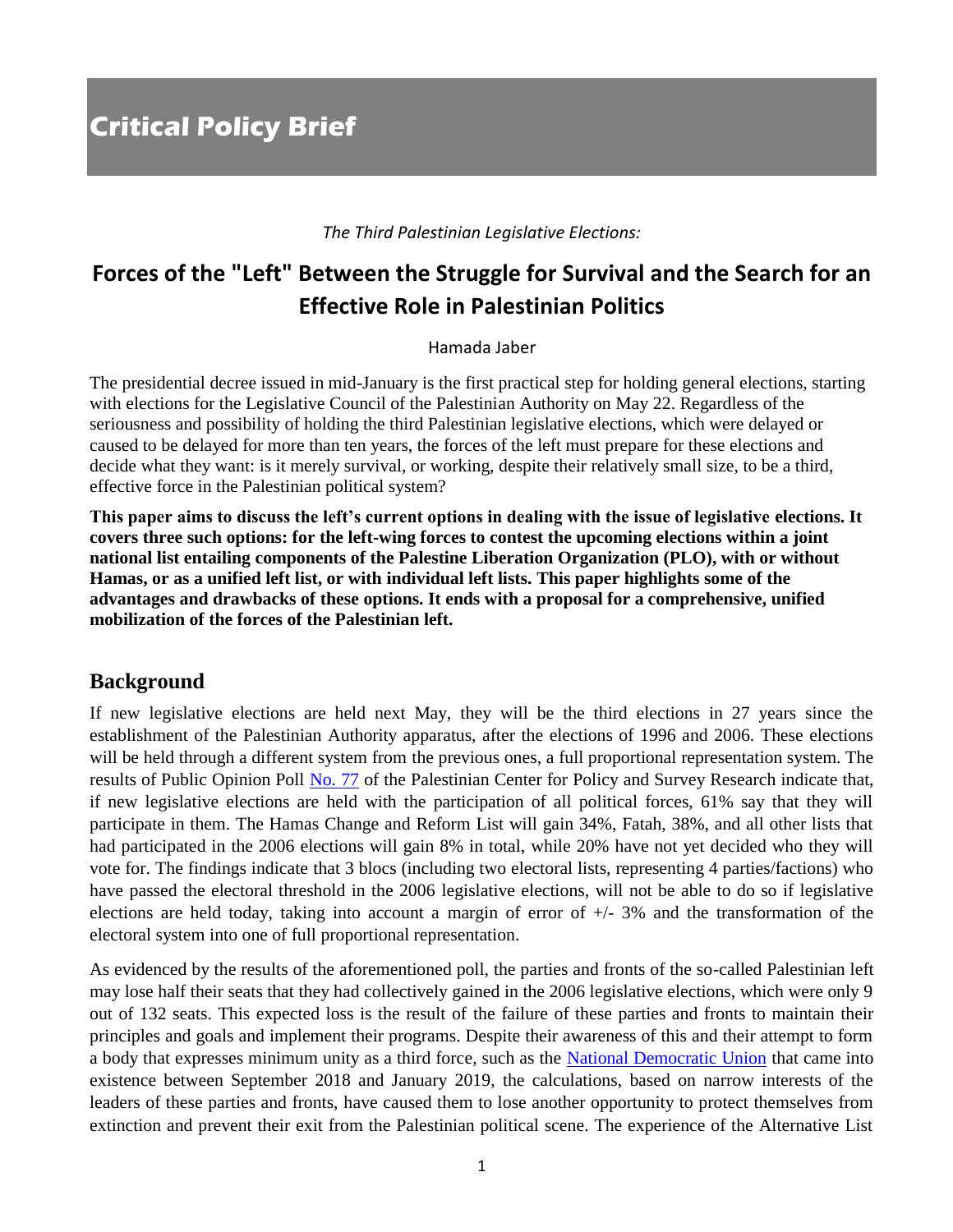in the 2006 elections, which consisted of the Democratic Front coalition, the People's Party, and the Palestinian Democratic Union (FIDA), was not a successful experiment in terms of persuading the masses to vote for it, because it was a temporary coalition that ended with the announcement of results, winning only two seats in those elections.

The forces of the left must realize that the Hamas-Fatah rapprochement and agreement express the depth of the crisis that the two movements have reached in the Gaza Strip and the West Bank, and do not express the alleged unity required to face the challenges witnessed by the Palestinians. This may be an opportunity for third or new forces to present themselves as alternatives. The depth of the Hamas crisis can be evidenced by its approval of the Fatah movement's project based on the solution of a Palestinian state on the 1967 borders, at a time when many leaders of the Fatah movement themselves believe that this solution has become impossible and long dead. Likewise, the Hamas slogan of armed resistance has retreated from being a strategy to a mere tactic. This is evident in Hamas' support, and then control, of the Return Marches that began in March 2018, as well as the fact that the last real armed confrontation with Israel was in 2014, and the various disputes between Hamas and Islamic Jihad about controlling and timing the use of arms.

On the other hand, the Fatah movement's crisis appears to be deeper and more complex, leading it to the verge of fragmentation after its resounding failure, for more than a quarter of a century, to achieve its program based on the two-state solution, as well as its failure to build institutions capable of forming the nucleus of the state project. The slogans of "internationalization" and "changing the PA mandate" have not merely fallen, but brought the opposite results, ushering in Arab-Israeli normalization that has placed Fatah and its leadership in a spot of limited maneuver and submission, or a revolution for which it is no longer qualified. The call for a popular resistance strategy-- which was adopted by all PLO factions, as well as Hamas and Islamic Jihad, in the meeting of the general secretaries on September 3, 2020, which was held, allegedly, to confront the Deal of the Century and the wave of Arab-Israeli normalization-- has proven to be mere lip service. It has been more than six months since the first statement of the so-called Popular Resistance leadership, without the issuance of a second statement. This is evidence of a deficiency in describing the era, the program, and the appropriate tools. As a result, the call for popular resistance did not receive any response from the public. It should be noted that, according to the Palestinian Center for Policy [and Survey Research,](http://www.pcpsr.org/en/node/154) Palestinian support for the two-state solution has declined from 55% in 2011 to 39% in 2020 despite the support it has from all Palestinian parties and movements (including Hamas, and with no objection from Islamic Jihad). Moreover,  $62\%$  of the public believe that this solution is no longer practical due to Israeli settlement expansion, Support for the one-state solution in historic Palestine, with equal rights for all its citizens, has risen from 27% in 2011 to 37% in 2020, despite the fact that no Palestinian party or movement has adopted this solution.

The Hamas-Fatah dyad, based on partisan quotas and interests, which has forgotten or ignored their roles as national liberation movements, is not a true division, one based on the beliefs of the masses that support them. But it will remain as such in the absence of a real, third force. Palestinians today are thirsty for a party or a movement capable of mobilizing their energies and hopes, one that addresses their minds and present a revolutionary and a realistic vision and program.

# **Options and a window of opportunity**

According to the results of the aforementioned poll, and after adding the percentage of those who will not participate in the elections (39%) and those who have not yet decided whom they will vote for (20% of the 61% who said they will participate), the total comes to 51% of all Palestinians who are entitled to vote. Thus, there is a real chance for a new party, faction or movement to convince the 39% to participate. It is believed that the main reason for the unwillingness to participate, among a large proportion of these, is their lack of confidence in the existing parties and movements, and also, perhaps, because they are not convinced of their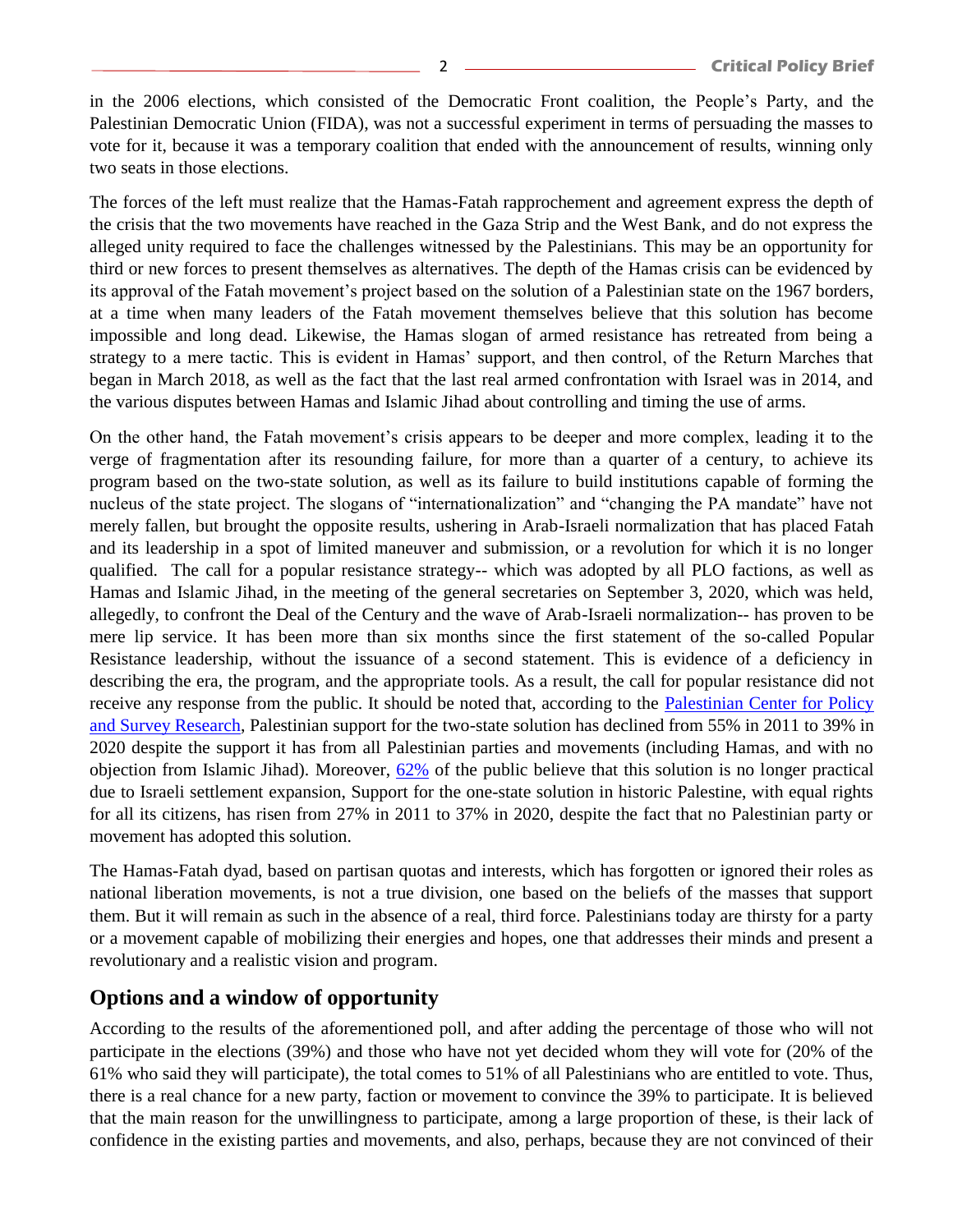programs. There is also a chance to reach out to the 20% of those who plan to participate in the elections, but have not yet decided to whom they will vote (12% of the total number eligible to vote). There is even an opportunity to compete for the votes of those who have already decided whom they will vote for, if the new party or movement is able to present a new, different, and perhaps revolutionary program, in terms of its nature and tools. Thus, the percentage of those who can be persuaded may reach more than 50% of all Palestinians who are entitled to vote. In other words, if a new party or movement is able to convince only 25% of all Palestinians who are entitled to vote, this party will outperform Fatah and Hamas and become the largest force in the Legislative Council.

**The Palestinian left has three options. The first is to maintain a symbolic presence in the political system, as in the first option below. The second is to seek to exercise an influential role, by creating a unified left. This option however is dependent on the failure of Fatah and Hamas to create a joint list of their own. Finally, there is an option in which the left risks increasing its weakness, and possibly eradicating it completely from the political scene, in the form of individual lists of left parties.**

#### **(1) Joint National List**

With reference to the outcomes of the dialogue between Hamas and Fatah, in particular, and other factions, in general, the last of which was held at Cairo on February 8 and 9, it appears that the idea of running in the next legislative elections with a joint list that includes Hamas, Fatah and the remaining PLO factions is under serious consideration by the official bodies of Fatah and Hamas.

Fatah may wish, through this joint list, to protect the movement from the almost certain fragmentation in its ranks, by restricting the ability of its prominent leaders to form electoral lists outside the official list of Fatah (the President's list). The results of a public poll by the [Palestinian Center for Policy and Survey Research](http://www.pcpsr.org/en/node/829)  [last December](http://www.pcpsr.org/en/node/829) indicated that, if Fatah leader Marwan Barghouti forms a list outside the official list of Fatah, his list would gain 25% of the votes, compared to 19% for the official list of Fatah. Similarly, if Mohammed Dahlan forms a list outside the official list of Fatah, his list would gain 7% of the votes, compared to 27% for the official list of Fatah. In both cases, the "official" Fatah list will lose to Hamas, which will receive about 33% of the votes. As for Hamas, it may have submitted to the idea of power-sharing and quotas, as it was not faithful to the votes cast by the majority in the last legislative elections. Perhaps Hamas sees the joint list as an opportunity for the beginning of its accession to and effective representation in PLO institutions, and an opportunity to be rid of the burdens of governance in Gaza, as well as an opportunity for its recognition by the international community, which has boycotted the government formed by Hamas after it won the majority of seats in the Legislative Council in 2006.

As for the forces of the left (Popular Front, Democratic Front, National Initiative, People's Party and the Democratic Union – FIDA), they seem to be powerless, seeing in the joint national list a lifeline for their symbolic survival on the political scene, after the accumulated failure of their performance and the dissolution of most of their cadres and popular bases. There is a risk that most of them will not be able to reach the threshold, and thus may fall out of the political scene, if they run the upcoming legislative elections individually. If the forces of the Palestinian left want to preserve their current symbolic existence and dispense with the ambition of an alternative or influential force, they must join the joint list with Fatah and Hamas if such a list is agreed upon, or enter a joint list with Fatah and all the PLO factions. One of the advantages of this option is that it is easy to market as a unification option required by the current conditions, to keep the forces of the left in the political scene and give them an opportunity to try to reform their situation. It is also expected that the Fatah and Hamas movements will contribute to the bulk of the cost of the electoral campaign for this joint list, thus relieving the left of much-needed financial costs. However, among the drawbacks of this option is that it keeps these forces ineffective and under the influence of the two major parties, as it is not expected that Hamas and Fatah will agree to give these forces a weight (number of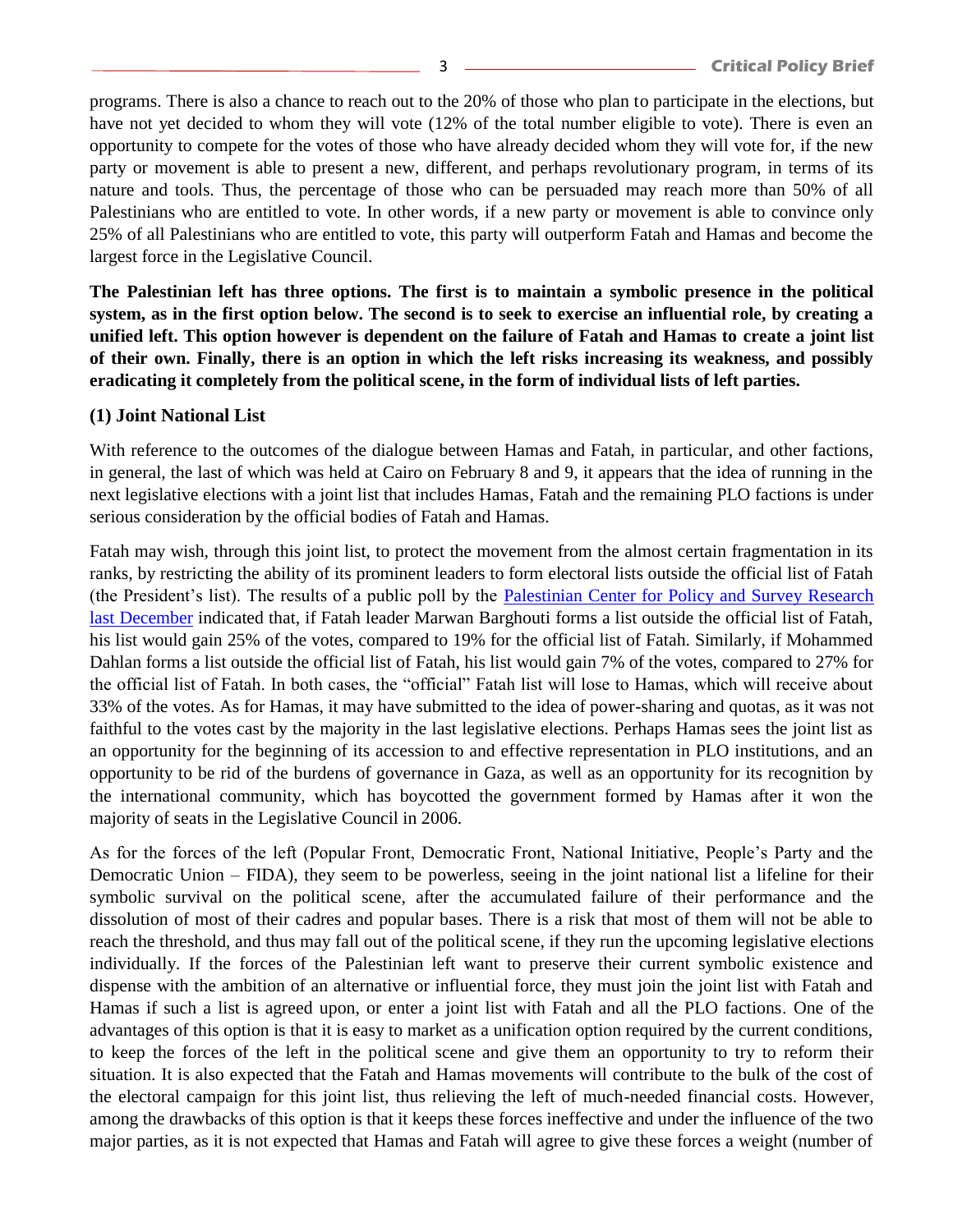seats) greater than what they had jointly gained in the 2006 elections.Their presence and influence in the likely national unity government after the elections will be limited, as the Hamas-Fatah collusion may eliminate Fatah's need to appease these factions by giving them ministerial portfolios, as was the case in the past. This option also denies the left the distinction (if any) in its programs.

#### **(2) United Left List**

There is a great opportunity for existing third forces or for new powers, especially if they are based on a new, young leadership that has not been tainted by the corruption of the Authority and the factions that constitute it. This should be seen as a call to all young men and women of the Palestinian left, in particular, and to all young men and women of Palestine, in general (who, in the 18-39 years age group, account for more than 60% of those with the right to vote, and, for more than half of the voters, it will be the first time in their lives that they are entitled to vote, being in the 18-32 years age group) to trust themselves and not to hesitate to present new, emancipatory visions and programs of struggle that address the minds of the masses, not in the defeatist "pragmatism" or the destructive militarism way, but in the belief that the will and unity of the masses, which trust their leadership, is capable of working miracles.

The forces of the left must realize that their audience no longer accepts any excuse for the continued existence of this number of ineffective left-wing parties and fronts, especially that the key reasons for failure of all attempts to unify the left forces are considered by many as due to reasons and interests of particular leaders of those parties and fronts. Further, there is no programmatic or ideological reason that hinders this unity. Thus, one of the advantages of the option of a united left list is that it may restore some lost confidence in the parties and fronts of the Palestinian left. Several attempts have been made to accomplish this outcome. One should build on these efforts in order to achieve it in a short period of time (before the end of the candidacy period on March 31). Also, this option doubles the chances for this list to gain a number of seats that enable it to build an alliance with Fatah or Hamas, if the two parties run in the elections separately and neither gains a majority in the Legislative Council. However, one of the drawbacks of this option is that, if Hamas and Fatah are allied before or after the elections, these forces will remain weak. Even if these forces double their number of seats compared to the 2006 elections, they will not be able to rise to the level of an effective force if they do not properly appraise the conditions of the country and offer programs that treat the malaise in our political system while addressing the reasons for their own previous failures, including the inability to bring forth new leaders. The leftist forces will do better if they ally themselves with social forces and independent figures that are close to their ideology while having a a presence at the grassroot level, such as the ["Wa'ad"](https://www.wattan.net/ar/video/334075.html) (promise) movement for homeland, justice and democracy, which announced its formation at a press conference on February 27, 2021, in Ramallah. The movement has declared that it is not "an electoral bloc", but will support the lists seen as close to the issues and principles that the movement upholds. It is clear that most of the initiators of this movement are members and cadres with leftist backgrounds. We should keep in mind that the left today is not engaged with the needs and concerns of citizens, and, thus, its ability to properly decipher the public scene is hampered. It should remember the popular movement to bring down the Social Security law in 2018/2019, which was one of the most important reasons leading to overthrow of the previous government. Most of the leftist forces either supported or did not oppose the aforementioned law. Rather, the leadership pushed leftist leaders to the forefront to defend that law and try to convince the masses of its value. [Eventually, the movement forced the PA president to abandon the law and](https://www.middleeasteye.net/news/mahmoud-abbas-suspends-pas-controversial-social-security-law)  [stop its implementation.](https://www.middleeasteye.net/news/mahmoud-abbas-suspends-pas-controversial-social-security-law)

#### **(3) Individual Left Lists**

In the event of failure to achieve the previous options, and given the fact that there has been no change in most or all of the top decision-makers in the forces of the left since the 2006 elections, these forces may choose to run in the next elections through separate lists or in coalitions similar to Badil (alternative) that ran in the previous election. one of the advantages of this option is that it gives the forces of the left the opportunity to present their own pure programs and visions, without having to compromise. It also gives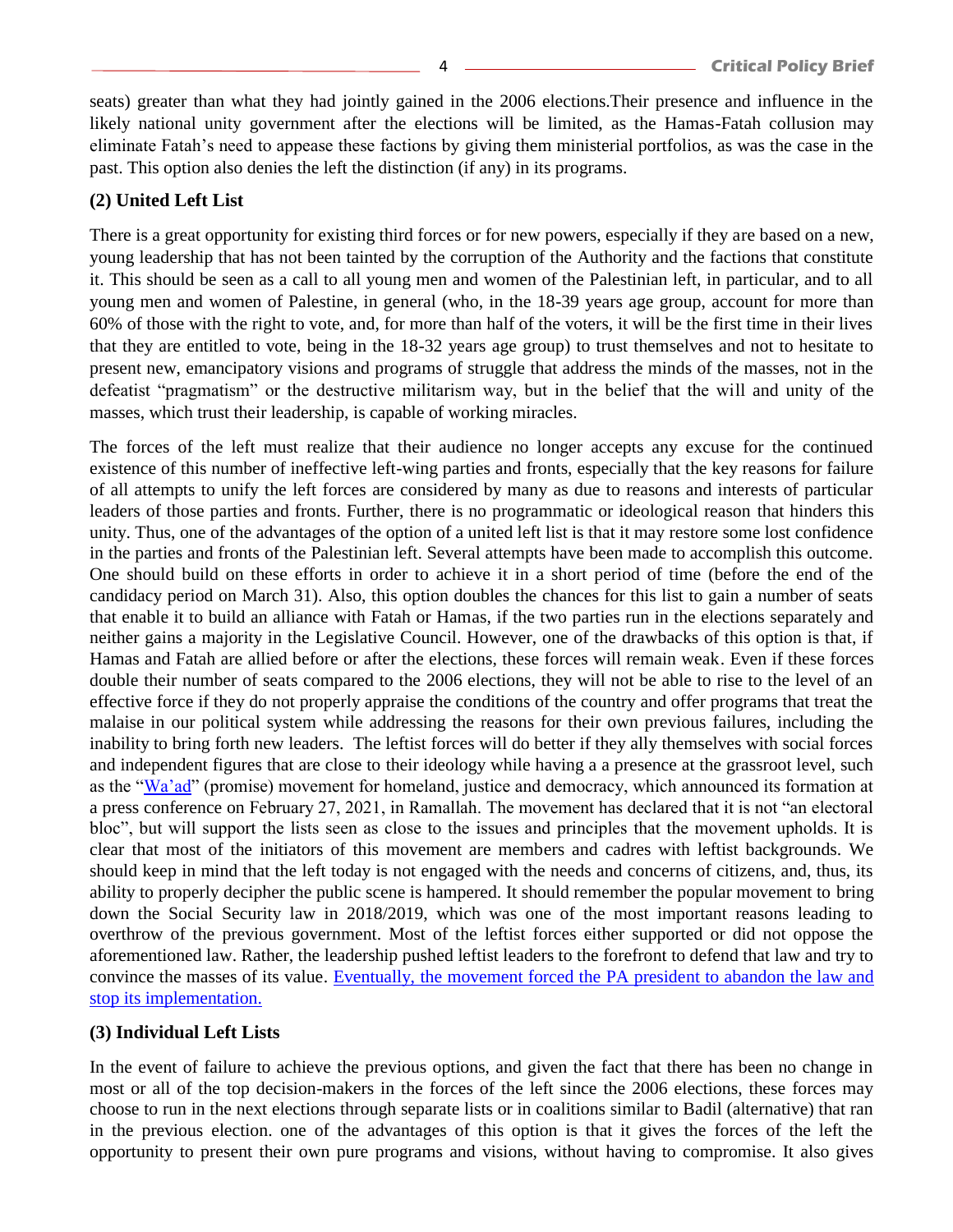them a greater margin of freedom and maneuver for potential coalitions after the elections. One or more of these forces may gain a number of seats that would force Fatah or Hamas to seek their participation in the next government, as neither Fatah nor Hamas are likely to obtain a majority that would enable it to form a government on its own. A drawback of this option is that some forces would risk failing to meet the threshold condition, thus increasing their weakness, potentially fading out, with the exception of the "Popular Front" which probably believes that it retains its presence and base of popularity to enable it to pass the threshold. Yet, this will not suffice to make it an influential force. Likewise, individual electoral campaigns for each list will multiply the demands on and deplete the financial resources of those forces that are in dire need of them. The left's lack of financial resources has been the price it paid for submitting to the dictates of the PLO leadership which denied it the right to its legitimate share in the National Fund, allowing Fatah and its president to monopolize these resources and blackmail them on more than one occasion. Under this option, leftist factions will be forced to compromise further on their principles after the elections.

## **What to do?**

To be an effective third force, the factions of the left must double their efforts, today, not only to maintain a presence in the Palestinian political scene, as in the first and second options, but to contribute to determining the next Palestinian domestic direction and the future direction of the relationship with Israel. The left and other third party fronts in the PLO, along with newly emerging parties wishing to be an alternative or influential third force, must review and study the causes of the "national project's" crisis and the reality and the future of the PLO and its liberation program. The parties and fronts of the third force must also study the causes of failure of the aforementioned strategies and reconsider the reading and characterization of the status quo to be able to provide real programs and tools, removed from slogans. This requires a review of the pillars of the status quo and how to deal with them. For example, many leaders of these parties and fronts describe the situation that exists between the river and the sea as a reality of one state, ruled by Israel as "an apartheid system." This is true, but how can this reality be marketed to the world to end it, given the continued existence of the PA apparatus? Here, it must be recalled that the majority of the Palestinian public [\(55%\)](http://www.pcpsr.org/en/node/829) sees the continued existence of the PA as a burden on it and on its cause.

The forces of the left that wish to become an alternative influential third force must instate a dramatic change that restores the confidence of their cadres and popular bases in them. They must take quick, practical steps, for example by electing or selecting a committee for unity and elections, from outside the governing bodies of each front/party, because these bodies have proved that they are part of the problem and cannot to be part of the solution. The public is eager to see new, young faces. The members of these committees may all be candidates for the upcoming legislative elections on a united left list. These committees should convene for several days to elect a leadership committee of 21 members from among them (it should be named the Higher Committee of Unity), with one representative, at least, of each party/front. This committee should make its decisions by an absolute majority  $(50\% + 1)$ , in order to prepare the election program and everything related to the election campaign, and its decisions should be binding for the participating parties and fronts.

Among the disadvantages of this proposal is the lack of time (before the end of the candidacy period on March 31). Also, there does not seem to be real will among the leaders of the target forces to waive the privileges that they currently enjoy; rather, they will probably seek to uphold them. On the other hand, one of the advantages of this proposal is that it may be able to restore the confidence and energies of all the cadres and bases of the left forces, and may even represent a breakthrough, capable of attracting broad groups of society, as mentioned previously. This proposal, if adopted, make it more likely that the left will be better prepared to understand the nature of the status quo and present a political program that bypasses the challenges that led to the failure of previous strategies and slogans. If this happens, the leftist forces, with this new reality, will have a strong and influential presence in the political system, whether they are part of the government or the opposition.